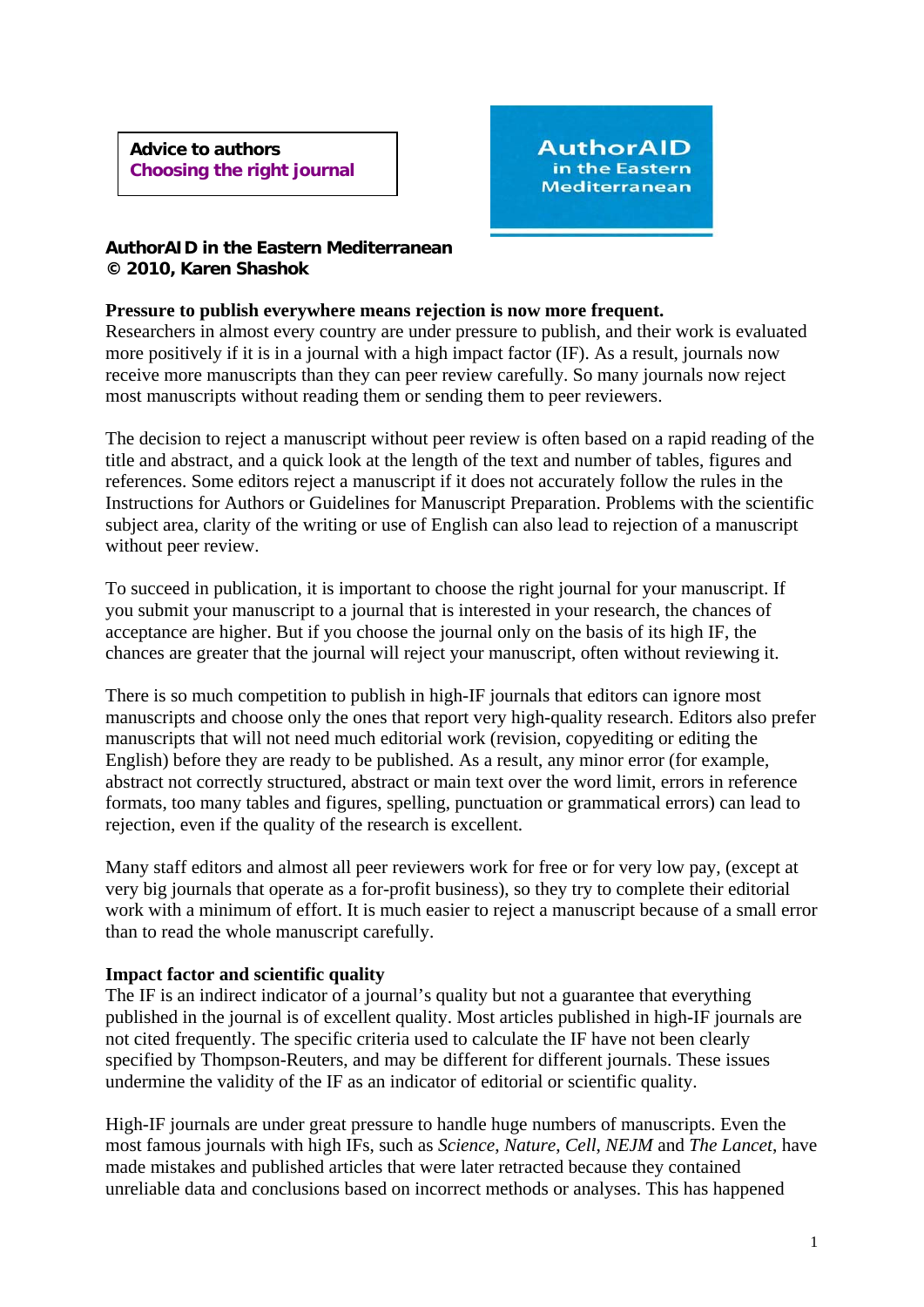because the quality of peer review is decreasing, and the frequency of unethical behavior by researchers is increasing. There are too many manuscripts and too many journals, but not enough good peer reviewers able to discover important errors or symptoms of unacceptable research practices. So even prestige and a high IF do not guarantee that the research is excellent.

# **Who are the readers who need to know your findings?**

Identifying the journals most likely to welcome your manuscript takes time, but the time spent comparing potential journals is less than the time wasted submitting the manuscript to journals that will reject it. The chances of acceptance are best if you match the research question, main findings and conclusions of your manuscript to the priorities of the journal. The reviewers will read your manuscript with interest and respect if it contains information that is useful for the readers, and if it satisfies the reviewers', editor's and readers' expectations for scientific quality, clear writing and correct English.

It is important to write or adapt your manuscript specifically for the chosen journal. This means you must choose the content and emphasis carefully, and follow the rules in the Instructions to Authors or Guidelines for Manuscript Preparation. Details about format and style may seem minor but they are important to create a good first impression.

The chances of acceptance are best if your article is interesting and important specifically for readers of the chosen journal. Which specialists need to know your results and conclusions so that they can improve the quality of patient care or make progress with research? Do they read and cite the journal you have chosen?

If your article is likely to be read and cited by the readers (remember that citations increase the IF), the editor is more likely to accept it. This means that in your covering letter or email it is important to explain, in one or two sentences, exactly why your manuscript is appropriate for the journal.

### **National, regional or international journal?**

Editors are often happy to consider a manuscript that contributes novel, original discoveries to a research topic that the journal has published articles about before. However, if the research simply repeats or confirms earlier results in a different sample or a different geographical setting, editors and readers of international journals will usually not be interested. The editor will usually reject the manuscript and recommend that you submit it to a regional or national journal.

If you want to publish in an international journal, your results and conclusions must be valid for and applicable (generalizable) to populations anywhere in the world. What priority do your findings have in other countries? Are your findings applicable in other settings and important for other populations? If local demographic, clinical or environmental characteristics limit the generalizability of your conclusions to other populations, your manuscript will be more successful (and more useful for readers) in a regional or national journal.

### **A strategy to choose the most appropriate journals**

**1.** Make a list of about 5 journals that you think might accept your manuscript.

**1.1.** Use the reference list in your manuscript to identify potential journals.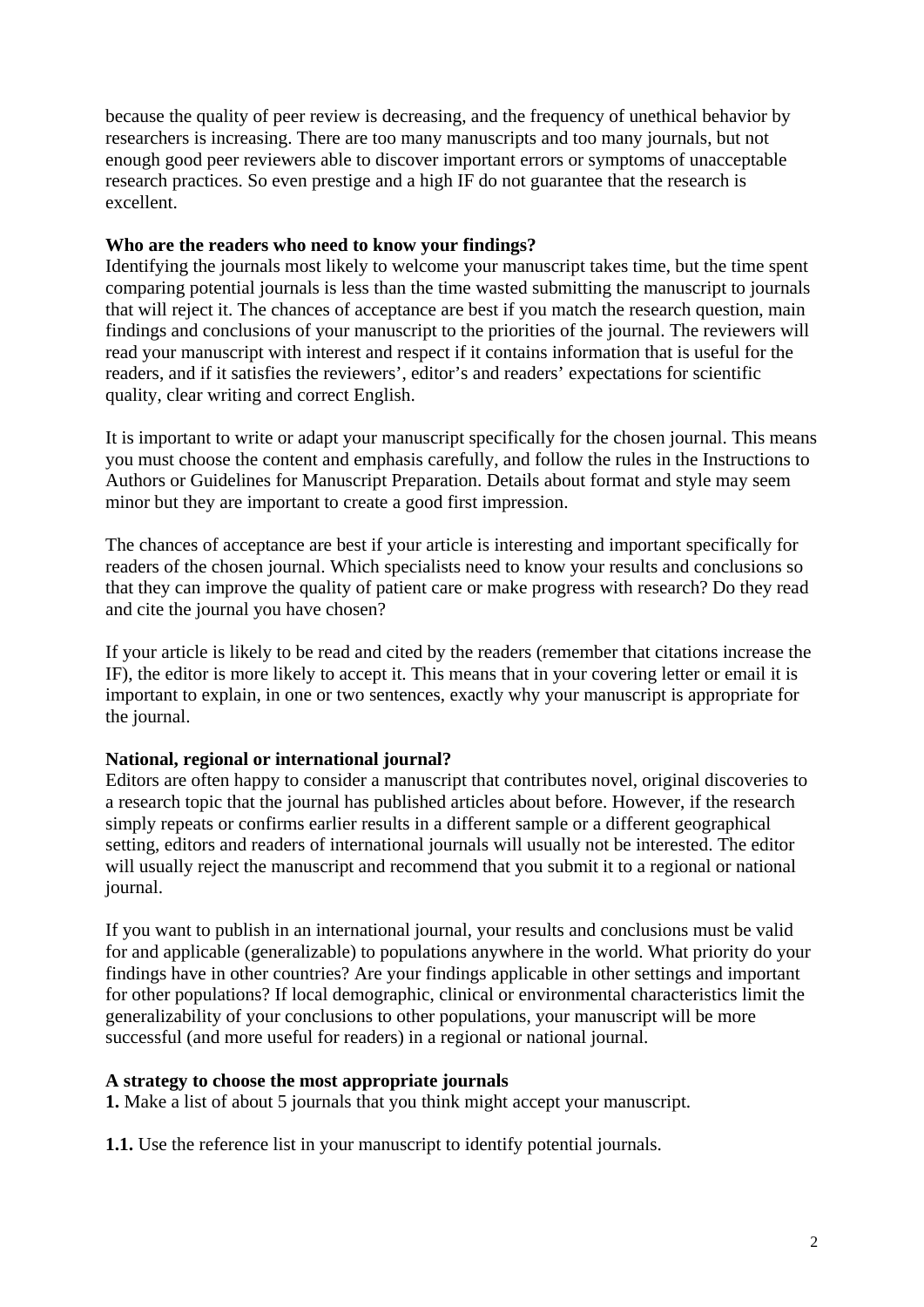**1.2.** PubMed can help you make a list of possible journals. At PubMed

http://www.ncbi.nlm.nih.gov/journals?itool=sidebar , choose Journals in the "Search" window, and in the "for" window type in one or two key words. Then click on the Go button. For example, if you type "oncology" (without the quotation marks) in the "for" window, the results show you a list of all journals with "oncology" in their title. If you do the search with two terms, the list will be much shorter, or there may be no journals with both words in their title.

**1.3.** You can also use your key words to search PubMed for the last 4 or 5 years. Some of the articles in the list of hits may be published in potentially appropriate journals. Another advantage is that you may find recent articles that should be cited in your manuscript, and you may discover new journals that were not available before.

**2.** When you have a list of 4 or 5 possible journals, check each journal's website. This takes time but if you discover the most appropriate journal, the result will be faster acceptance and publication. With practice you will be able to analyze different journals' websites quickly.

**2.1.** Is the content of your manuscript appropriate for the journal?

- Read the Aims and Scope to identify the topics that the journal prefers. In particular, note whether the journal prefers basic (laboratory, in vitro or animal model) research or clinical research in humans.

- Read the Table of Contents of the 3 most recent issues to identify more specifically which topics this journal prefers.

**2.2.** Does the journal have experience with research from your geographical area and expertise in your research topic?

- Check the members of the Editorial Board to see what countries they are from and what their specialties are.

- Check the list of Reviewers to see what countries they are from and what their areas of expertise are. The list of reviewers is sometimes published in the December issue. (Some journals do not publish the list of Reviewers.)

- Check the first page of articles published in the 3 most recent issues. Are there any articles with coauthors or Corresponding Authors from your country?

**2.3.** Does the journal operate professionally and efficiently?

- Is there information on the journal' website about their editorial processes or editorial statistics? In particular, check the frequency of publication, time to acceptance, time to rejection, and the time between acceptance and publication.

A shorter time from submittal to acceptance or rejection generally indicates greater efficiency and professionalism. In general, the delay between acceptance and publication is shorter at journals that are published more frequently (6 or 12 issues a year) than at journals that published 2, 3 or 4 issues a year.

If there are no statistics or articles (usually Editorials) about the journal's performance, information can be obtained from the "Date submitted" and "Date accepted" that appear on first page of each article.

**2.4.** Are articles widely disseminated and easily available?

- How many databases is the journal indexed in? Is it indexed in PubMed and Web of Knowledge/Web of Science (Journal Citation Reports, Thompson-Reuters)? Is it indexed in the major regional bibliographic databases?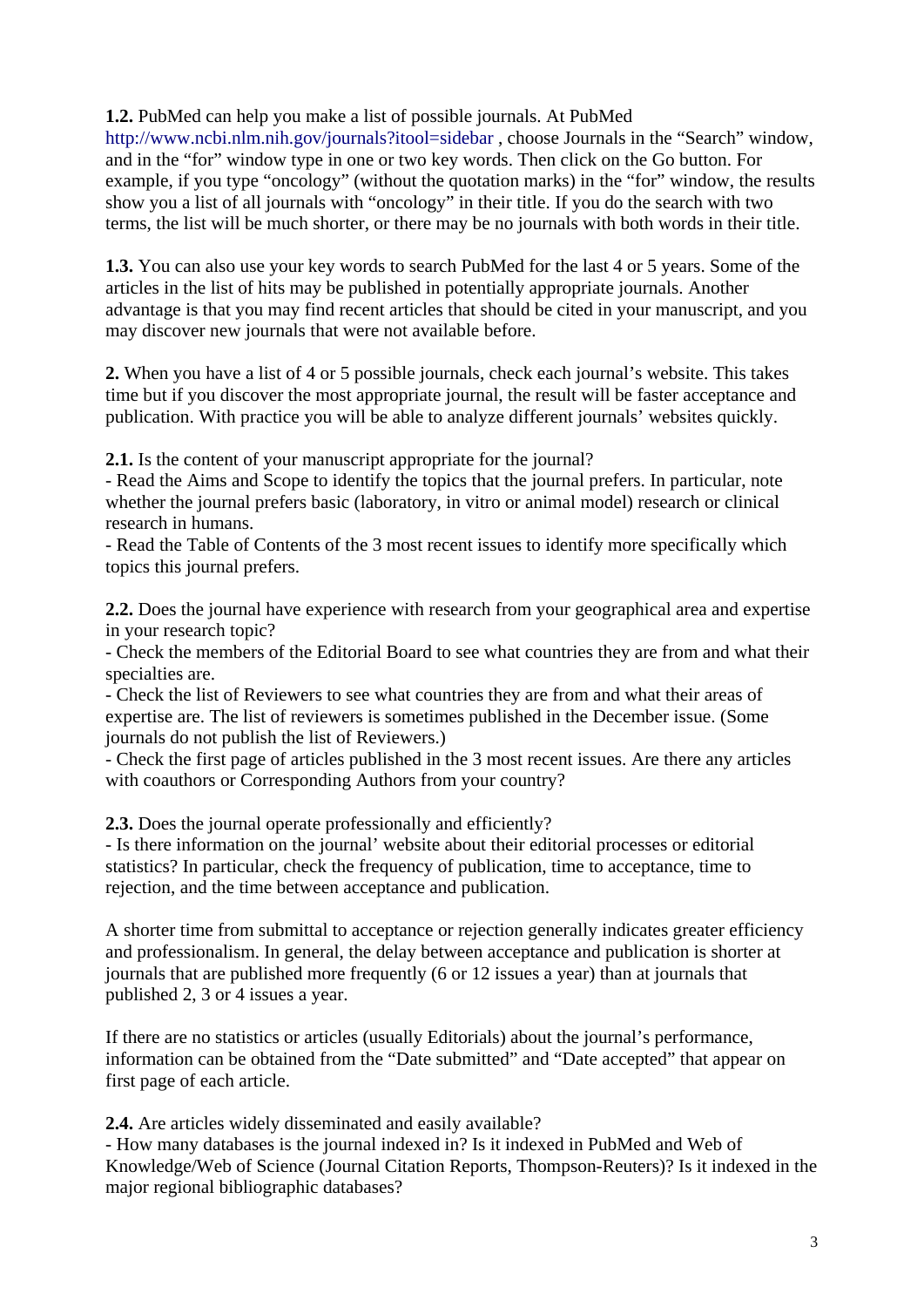- Is the journal an open access journal? Articles in open access journals are free to anyone, and this increases their dissemination.

- Are authors allowed to self-archive the article on their own or their department's website and make it freely available on the Internet? This information is in the journal's copyright transfer agreement, publication agreement or conditions of publication.

- Are authors allowed to publish the article in their own language or another widely-used language after it has been published in English?

**3.** Is the journal approved by your academic authorities for professional and promotional purposes?

**4.** Does your reference list contain articles published in the journals you have chosen? Citations to articles published in the same journal within the previous 2 years increase the journal's IF, so editors are happy if your reference list contains recent, relevant articles from the same journal.

**5.** Rank the journals in order of preference.

Submit your manuscript to your first-choice journal. Please do not submit your manuscript simultaneously to 2 or more journals. You must wait for formal rejection from the previous journal before you submit the manuscript to another journal. If you do not receive a decision from the journal in a few months you can email the editor to ask about the manuscript.

**6.** To save time and effort it is a good idea to ask the editor in advance if the journal is willing to peer review your manuscript. Send the editor the title and abstract only, inside a short email with an explanation (50 words or less) of why you think the readers of the specific journal will be interested in your study. The editor will usually respond within a few days.

If the editor responds that the journal is not interested in the manuscript, you have saved a lot of time and effort for yourself (no need to adapt the manuscript to the Instructions to Authors or upload the files on the journal's system), and for the journal (no need to handle or review your manuscript), and can quickly ask another journal. If the editor agrees that your manuscript is potentially interesting, you have already made a good first impression, and this is a valuable advantage.

# **Rejection, revision, resubmittal**

Frequent reasons for rejection are because the manuscript was "outside the scope" of the journal or received "insufficient priority" for publication. In these cases the editor decided that the readers would not be interested in the article, but this decision does not necessarily mean that the research was inadequate or substandard. It only means that the journal you chose was probably not the right one.

If your manuscript is rejected, try another journal. If the reviewers or the editor of the previous journal provided constructive criticism, use it to improve the manuscript before you resubmit it.

Make the necessary changes in the manuscript to adapt it to the new journal's instructions for structure, format, word limit, figure and table limit, reference style, and US or UK spelling. Some editors are offended if they discover details that reflect a competing journal's instructions, and assume that the research is not good enough to be published if it was already rejected by another journal.